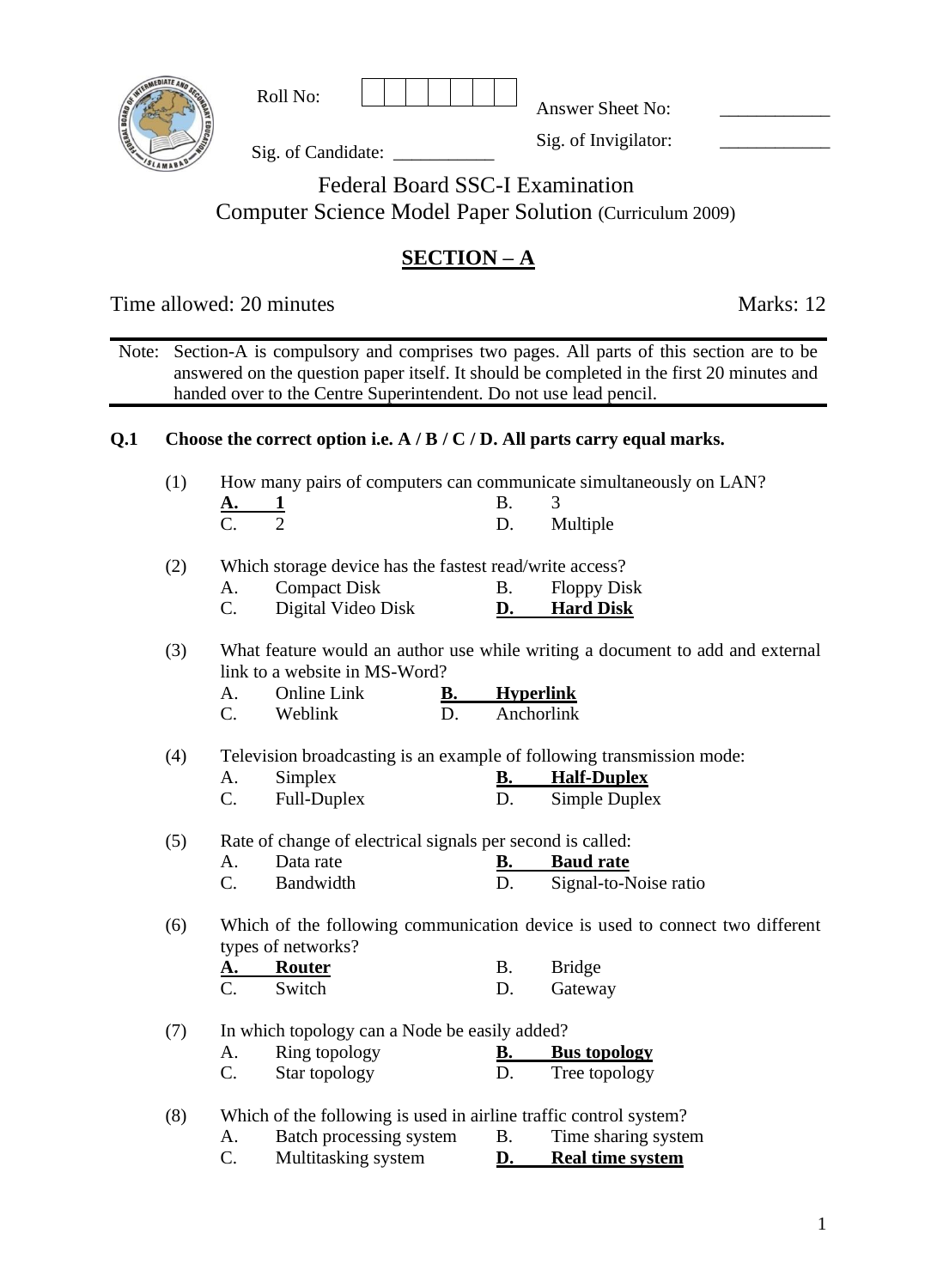(9) Cards used to connect additional devices to motherboard are attached via:

| <b>Expansion slot</b> | Connectors |
|-----------------------|------------|
| <b>Bays</b>           | Links      |

- (10) 'Multimodal Authentication' means:
	- A. Use of username and password
	- B. Use of two or more authentication methods
	- C. Use of access cards
	- **D. Use of biometrics**
- (11) Which of the following use more cable?

| $\mathbf{A}$ | Bus topology  | Star topology        |
|--------------|---------------|----------------------|
|              | Ring topology | <b>Mesh topology</b> |

(12) 'D6' with reference to a spreadsheet means:

| Column D, Row 6 | Column D6       |
|-----------------|-----------------|
| Row D6          | Row D, Column 6 |

\_\_\_\_\_\_\_\_\_\_\_\_\_\_\_\_\_\_\_\_\_\_\_\_\_\_\_\_\_\_\_\_\_\_\_\_\_\_\_\_\_\_\_\_\_\_\_\_\_\_\_\_\_\_\_\_\_\_\_\_\_\_\_\_\_\_\_\_\_\_\_\_\_\_\_\_\_\_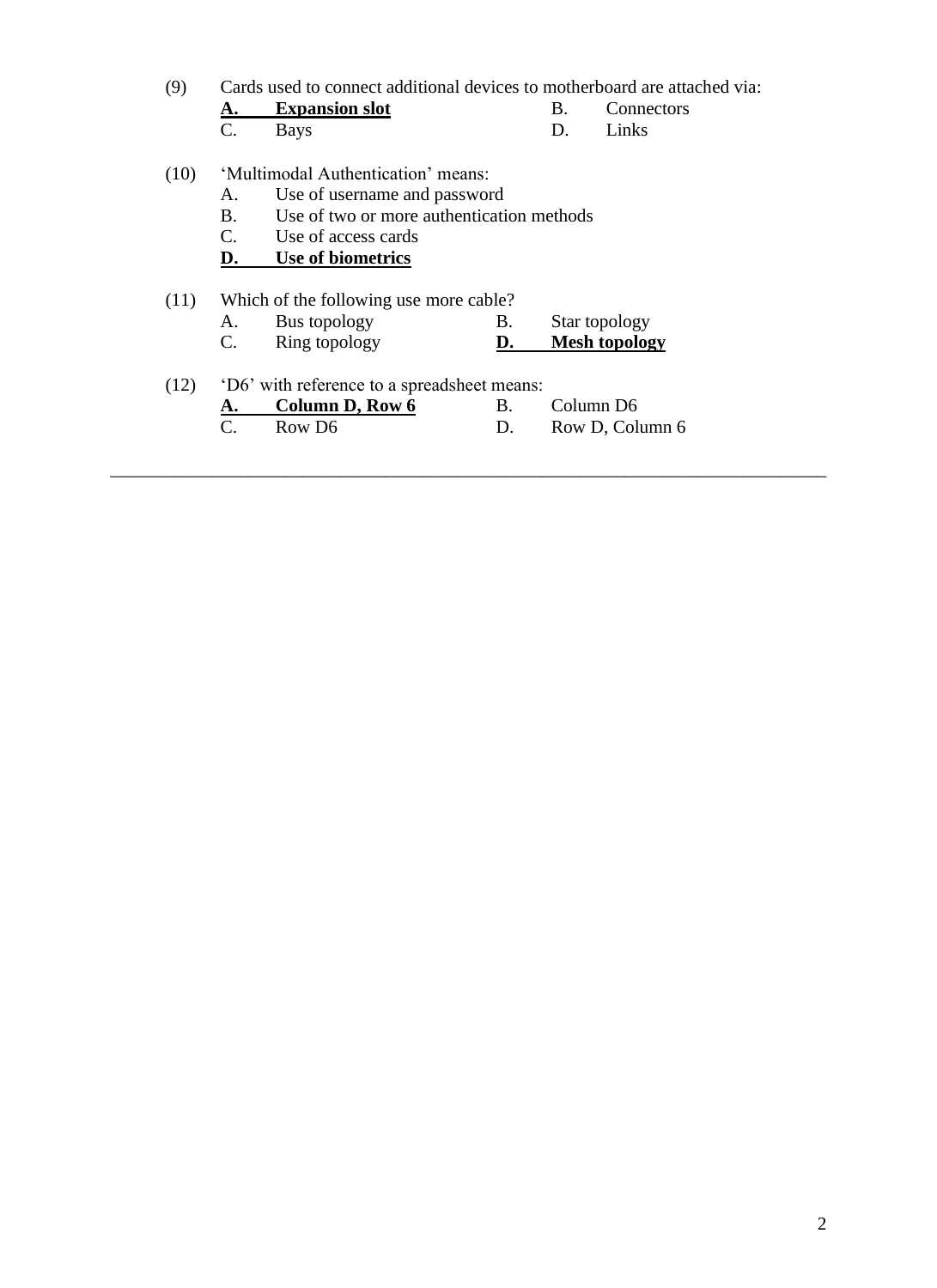

## Federal Board SSC-I Examination Computer Science Model Question Paper (Curriculum 2009)

Time allowed: 2.40 hours Total Marks: 43

Note: Sections 'B' and 'C' comprise two pages and questions therein are to be answered on the separately provided Answer Book. Use supplementary answer sheet i.e., sheet B if required. Write your answers neatly and legibly.

## **SECTION – B** (Marks 27)

- **Q.2** Attempt any **NINE** parts from the following. All parts carry equal marks.  $(9 \times 3 = 27)$ 
	- **i. Write down two benefits and one drawback of laser printer.**
		- **Ans:**

**Benefit:**

- Fast printing speed as it prints pages per minutes.
- Good quality printing / colored printing.

#### **Drawback:**

- Expensive and high running cost
- **ii. Write down the characteristics of third generation computer.**

**Ans:**

- Third generation computers used IC chips due to which the speed and memory of computers increased.
- Computers consumed less electricity, became smaller, cheaper, and more reliable than second generation computers.
- Keyboard and monitor were used with the computer.
- **iii. With increasing memory sizes do you still think memory management is an important function of an operating system? Justify your answer.**

**Ans:** Yes.

**Reason:** As day by day the *application software memory usage size increases with increasing features.* Also, with increasing usage of multitasking, more software's need to be opened at one time. So with increasing memory sizes still memory management is an important function of an operating system because.

#### **iv. Write down the purpose of shareware and freeware software? Give an example of each.**

#### **Ans:**

**Shareware** is distributed *free of cost for a limited period* usually one or two months. It is *trial version of software given to people to decide whether they would like to buy the full version* of the software. Some shareware is installed on new computers when they are sold.

Examples of shareware are antivirus software and computer games, etc.

**Freeware** is given *free of cost*, and it is *full version of software for an unlimited period of time*. It may have some restrictions such as allowed for personal or academic use only.

Examples of freeware are google chrome, Mozilla Firefox, VLC media player, etc.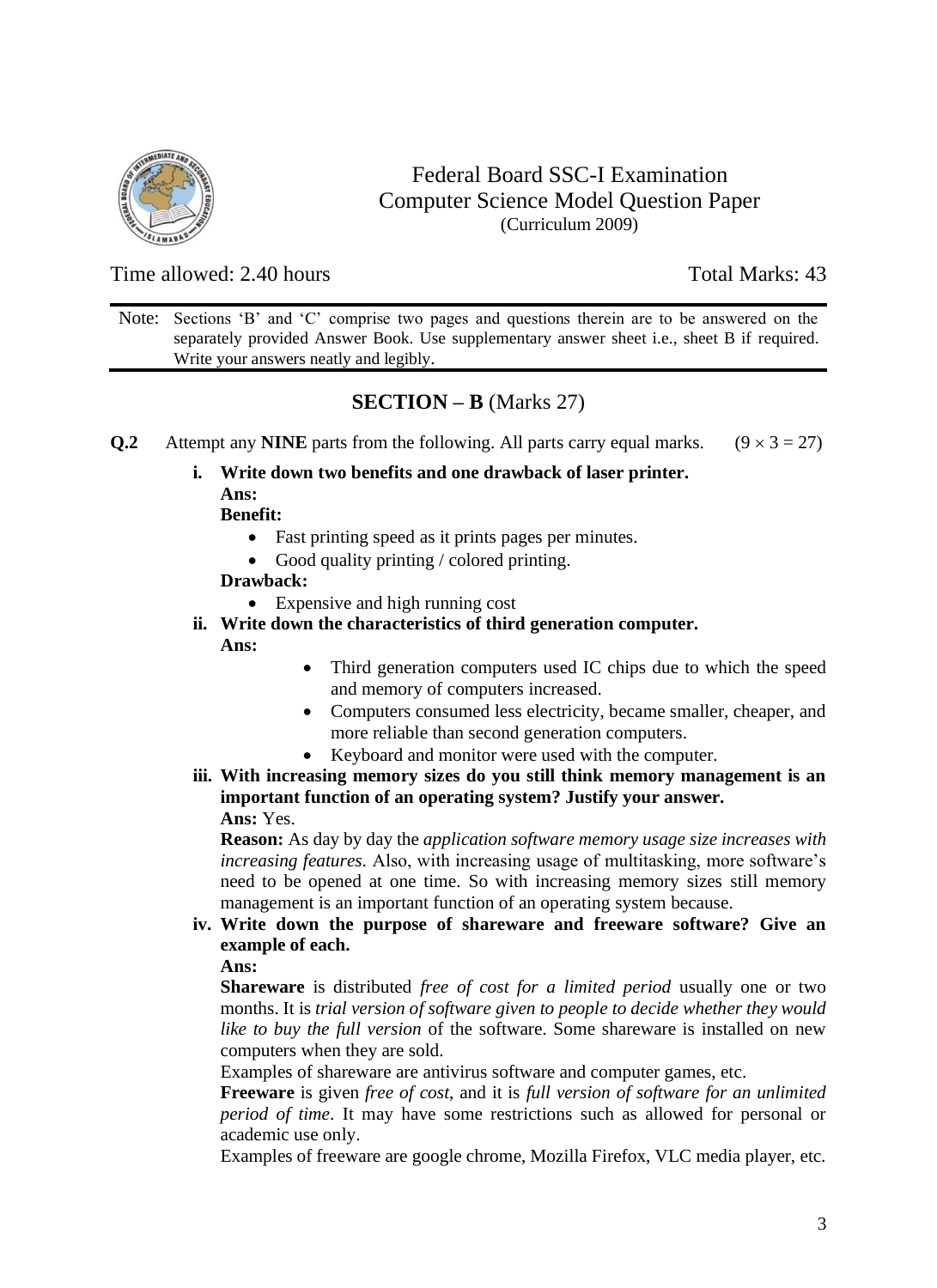## **v. Define any three-transmission impairment in communication mediums. Ans:**

**Attenuation** is the fall of signal strength with the distance as signal travels through the communication media

**Amplification** refers to strengthening of signal to solve the problem of attenuation in data transmission.

**Cross talk** occurs in guided media. As signal is transmitted through a wire undesired signals enter the path of the transmitted signal due to electromagnetic radiation. It is caused by putting several wires together in a single cable.

#### **vi. Write down any three difficulties a company may face in running a business without having a computer network.**

**Ans:**

- Not be able to share data and information.
- Not be able to share resources like printers, hard disk etc.
- Communication will be slower hence more time consuming.
- Licensed Software's cannot be shared across all company users which will increase company cost.

#### **vii. Identify the most suitable software to prepare Result Sheet of students. Give reason also.**

**Ans:** Spreadsheet **is** the most suitable software to prepare Result Sheet of students for example MS Excel.

**Reason:** Spreadsheet *provide us the facility of rows / columns and we can apply many formulas on the data which will automatically update the answer if any data is changed* so it is most suitable to prepare Result Sheet of students.

## **viii. List any three authentication methods along with their application in daily life.**

**Ans:**

**Biometrics** is based on physical characteristics of individuals such as features of face, retina, voice, and fingerprint. It is used for financial transactions, electronic banking and personal data privacy. It cannot be borrowed, stolen, or forgotten.

**Access cards** are very similar in appearance to credit cards. These are used to open security gates, in parking areas, and a key for opening hotel rooms.

**PIN** is a confidential numeric password. These are used in debit and credit cards, for payment of bills in utility stores etc.

**ix. Differentiate between synchronous and asynchronous transmission by giving an example of each.**

#### **Ans:**

| <b>Asynchronous transmission</b>         | <b>Synchronous transmission</b>          |  |
|------------------------------------------|------------------------------------------|--|
| The data is transmitted character by     | The data is transmitted block by         |  |
| character and the time interval between  | block. A block may consist of many       |  |
| each character transmitted is not same.  | characters.                              |  |
| It is slow because of additional control | It is faster because it does not require |  |
| bits transmitted with each character.    | start and stop bit.                      |  |
| and receiver                             | The                                      |  |
| sender                                   | sender                                   |  |
| The                                      | and                                      |  |
| not                                      | receiver                                 |  |
| are                                      | are                                      |  |
| synchronized with each other             | synchronized with each other             |  |
| e.g,                                     | e.g,                                     |  |
| Telephone Communications.                | <b>Network Protocols.</b>                |  |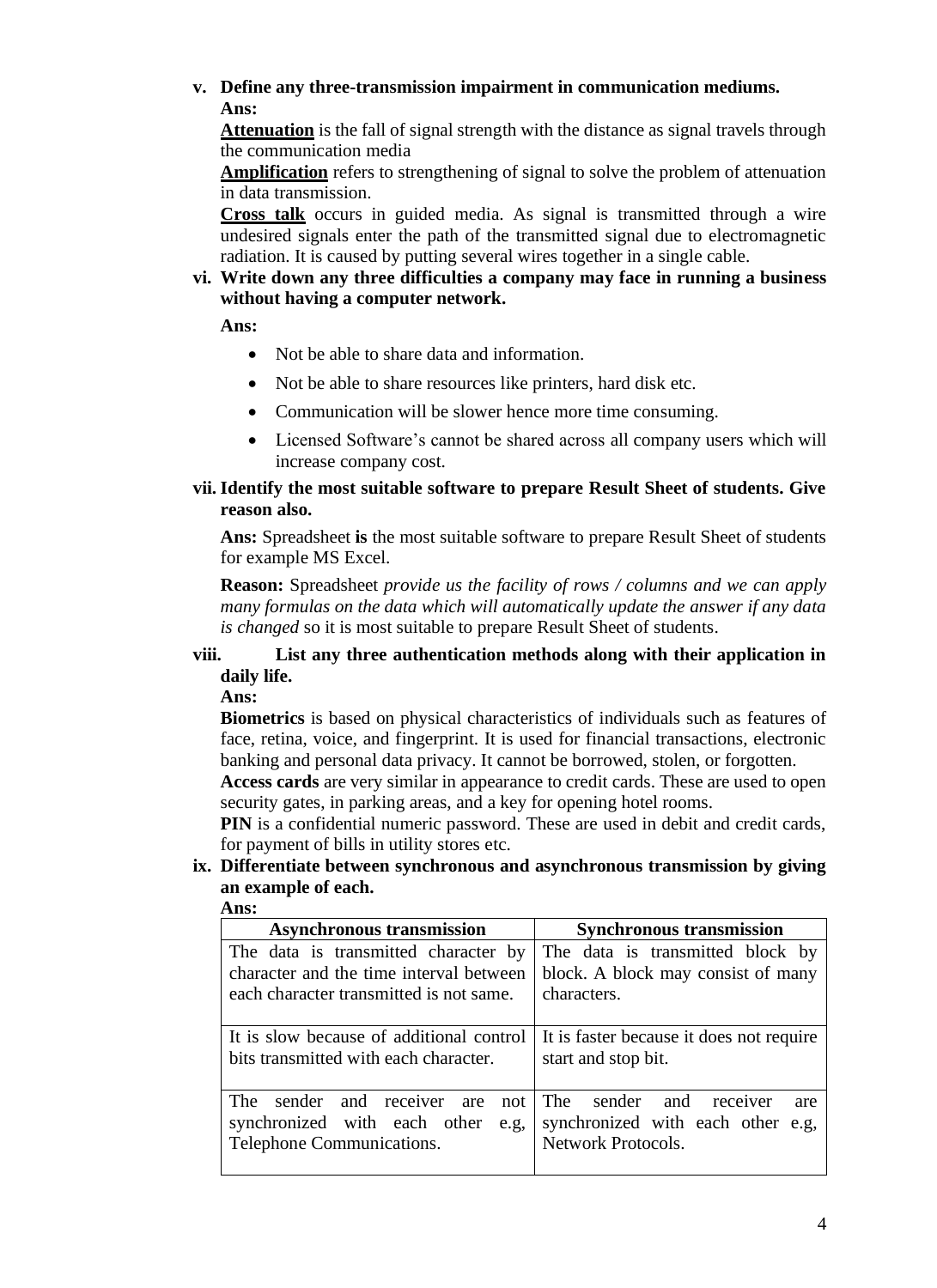## **x. How is the job of system analyst different from programmer? Ans:**

**Programmer** is a professional whose responsibilities include *designing, documenting, developing, testing, and also maintaining software* which includes modification of existing programs to meet new requirements or eliminate any bugs. **Systems analyst** is a person who uses analysis and design techniques to solve business problems using information technology. Systems analysts may serve as change agents who identify the organizational improvements needed, design systems to implement those changes, and train and motivate others to use the systems.

### **xi. Write down three advantages of software piracy.**

**Ans:**

- It allows people to test out software before they can purchase a license for that software.
- Using pirated software is cost-efficient and cheap.
- Pirated software is extremely easy to find; whether online, from stalls along the street or simply given by friends.
- It allows more people to use expensive software that they might not be able to afford.

## **xii. Between Linux and Macintosh, which Operating System would you prefer, give two reasons to support your answer.**

## **Ans:**

Between Linux and Macintosh, I would prefer Linux Operating System. **Reason:**

- Linux OS is free.
- We can install it on computers with any configuration. No matter how powerful/old your system is, Linux will work.
- Mac is a secure platform, but probably not as secure as Linux.
- Linux provide more customization than Mac OS.

## **OR**

Between Linux and Macintosh, I would prefer Macintosh Operating System. **Reason:**

- Macintosh comes preloaded with most used applications.
- Macintosh is generally considered to be a more beautiful software.
- Macintosh has better connection support with mobile devices such as Apple iPhone, Apple Watch, Apple iPad etc.

**xiii. List three types of computer attacks and how can they be prevented? Ans:** 

**Virus:** is a program loaded onto a user's computer without the user's knowledge and performs malicious actions.

Prevention: Updated Antivirus must be installed in computer like *Avast* Antivirus. **Hacker:** is a person who finds the weakness in computer systems to gain access. Prevention: Firewalls must be installed.

**Unauthorized Access:** is when a person gains entry to a computer system without permission.

Prevention: Computer systems must be Password Protected.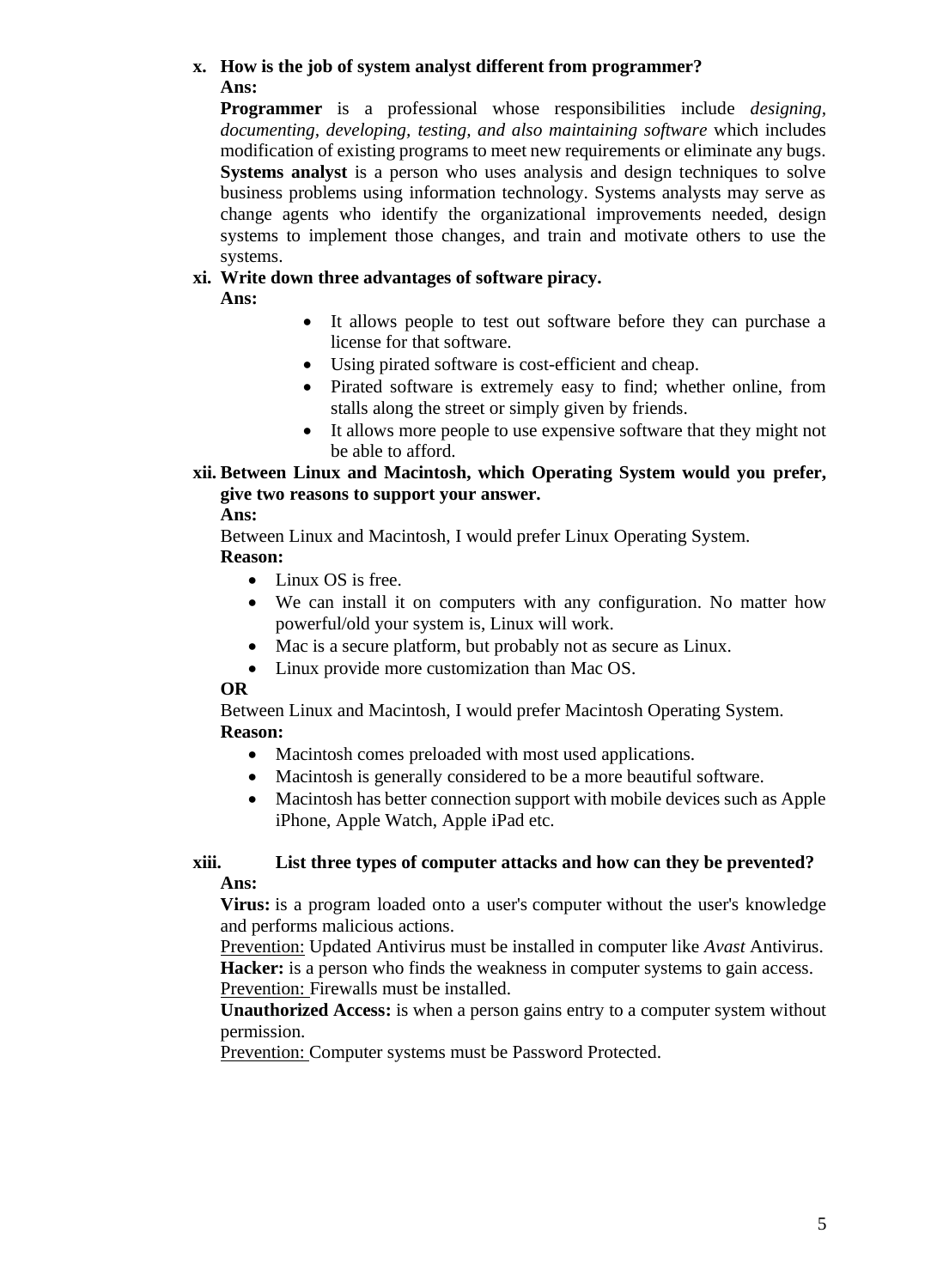## **SECTION – C** (Marks 16)

**Note:** Attempt any **TWO** questions. (8  $\times$  2 = 16)

#### **Q.3 Discuss four types of Unguided transmission media along with its applications in daily life. (08)**

#### **Ans:**

**Unguided Media** travel through open space and nothing guides them along any specific path. They do not use cables for data transmission. Following are some types of unguided media.

#### **1. Radio waves**

Radio waves are electromagnetic waves that are propagated by antennas. Radio transmission consists of a transmitter and a receiver. A transmitter transmits a radio signals to a receiver which receives it. Radio waves are used to transmit music, conversation, pictures, and data. Data can be transmitted over long-distance using radio waves. These are invisible and undetectable to human beings.

Following are some applications of radio waves:

- Radio and television broadcast.
- Radio controlled toys.
- Satellite communication.
- Wireless networks and wireless internet.

#### **2. Microwave**

These signals travel through open space like radio waves. Microwaves provide much faster transmission rate than telephone lines or coxial cable. Microwave antennas are installed on high towers. The transmitting and the receiving sites must be within sight of one another. These are used for satellite communication and other long distance wireless communication.

#### **3. Infra-red**

Infra-red waves are light energy that we cannot see. It travels through space at the speed of light. It is used for short distance communication. These are usually used in remote controls for television, DVD players and other similar devices. Infra-red wireless signals are disrupted by persons or objects in between the transmitter and receiver but it does not get interrupt by other radio signal. It is used in industrial, scientific, and medical appliances and night vision devices.

#### **4. Bluetooth**

Bluetooth is a wireless communication technology that uses radio waves to connect portable electronic devices aver short distance. It eliminates the need of cable connection and provide fast and reliable transmission. They include devices like mouse, mobile phone, keyboard, tablet, wireless speaker, wireless headset, laptop, and personal computer. It can transmit text, voice, image, and videos.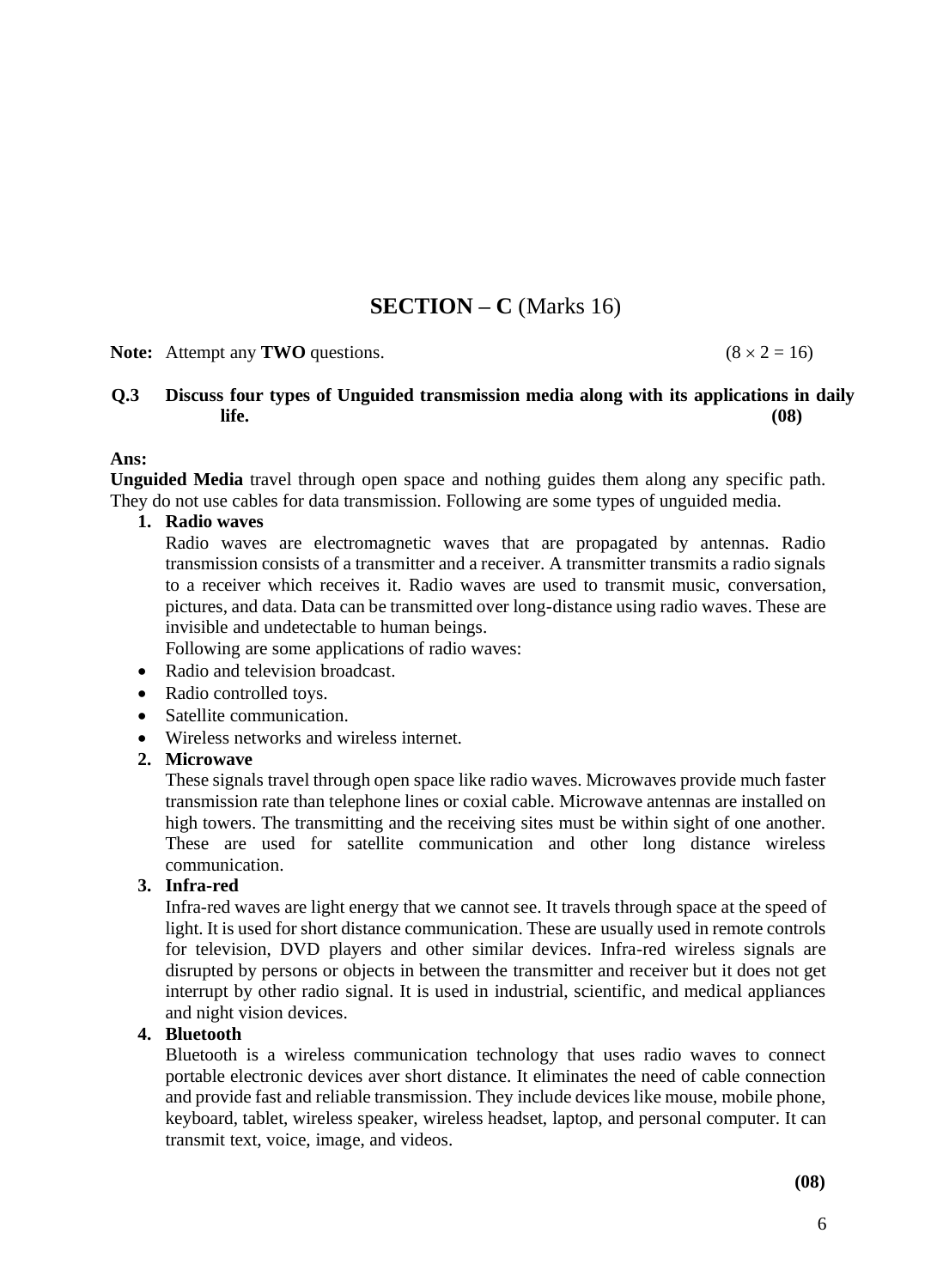### **Q.4 Explain the data communication lines (i.e., Dialup, DSL, ADSL, CDMA) in terms of transfer rate, cost, merits, and demerits.**  $(02 + 02 + 02 + 02)$

## **Ans.**

## **Dial-up line**

- 1. Maximum speed is 56 Kbps.
- 2. Easily available anywhere, no extra lines required.
- 3.Cheaper than other Internet services.
- 4. Internet connection is not permanently available.
- 5. Voice communication is not possible while using internet.

## **DSL**

- 1. Speed is 256 Kbps.
- 2.Dsl connection is always available.
- 3. Costly than other types of Internet services.
- 4. Various monthly rates are charged depending on the speed.
- 5. Connection is available as soon as computer and DSL modem are turned on.

## **ISDN**

- 1. Speed is 128 Kbps.
- 2. Costs more than Dial-up service.
- 3. Can simultaneously transmit both voice and data.
- 4. Allows multiple devices to share a single line.

## **CDMA**

- 1. It is a wireless cellular communication technology.
- 2. Transmission speed can be up to a several Mbps.
- 3. Can provide service to many people at the same time.
- 4. Provides improved voice quality.

## **Q.5 Describe the following types of Operating Systems: (04 + 04)**

**a) Batch Processing Operating System**

## **b) Time Sharing Operating System**

#### **Ans:**

## **Batch Processing Operating System**

In a batch processing system, jobs are grouped in batches and the computer executes them one by one. When the current job terminates, the computer automatically loads the next job and starts executing it.

## **Advantages:**

- Batch processing operating system improved the use of computer system.
- Sharing of batch system for multiple users.
- The idle time of batch system is very less.

## **Disadvantages of batch processing systems**

- It is difficult to debug batch systems.
- Batch systems are sometime costly.
- If some job takes too much time i.e. if error occurs in job then other jobs will wait for unknown time.

## **Application:**

These are suitable for tasks where large amount of data has to be executed and processed on a regular basis. For example, in credit card billing system and in examination report card system.

## **Time Sharing Operating System**

It is a feature of operating system in which multiple users can run different programs on a largescale computer.

#### **Advantages:**